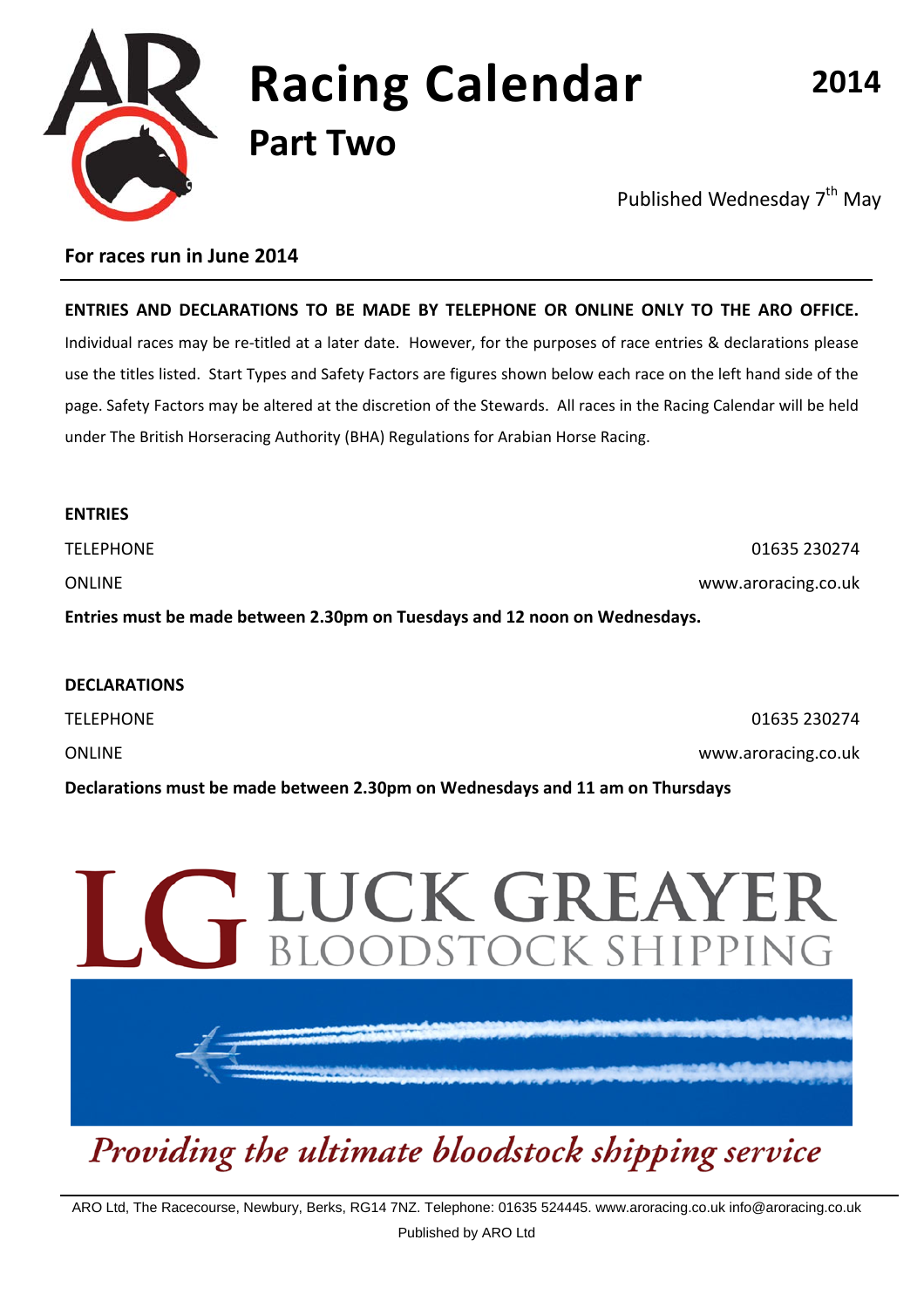### **CONTENTS**

| <b>Notices</b>                                    | Page |
|---------------------------------------------------|------|
| Changes to the Raceplan                           | 2    |
| 2014 Sponsorship News                             |      |
| Al Awal Stud UK Mares Championship                | 2    |
| Qatar Racing and Equestrian Club Breeders' Scheme | 2    |
| 2014 Race Plan                                    | 3    |
| <b>Race Conditions</b>                            |      |
| Hereford, Sunday ôune                             | 4    |
| Newbury, Thursday 12 June                         | 7    |
| Huntingdon, Sunday 22 June                        | 8    |
| Newbury, Tuesday 24 June                          | 11   |

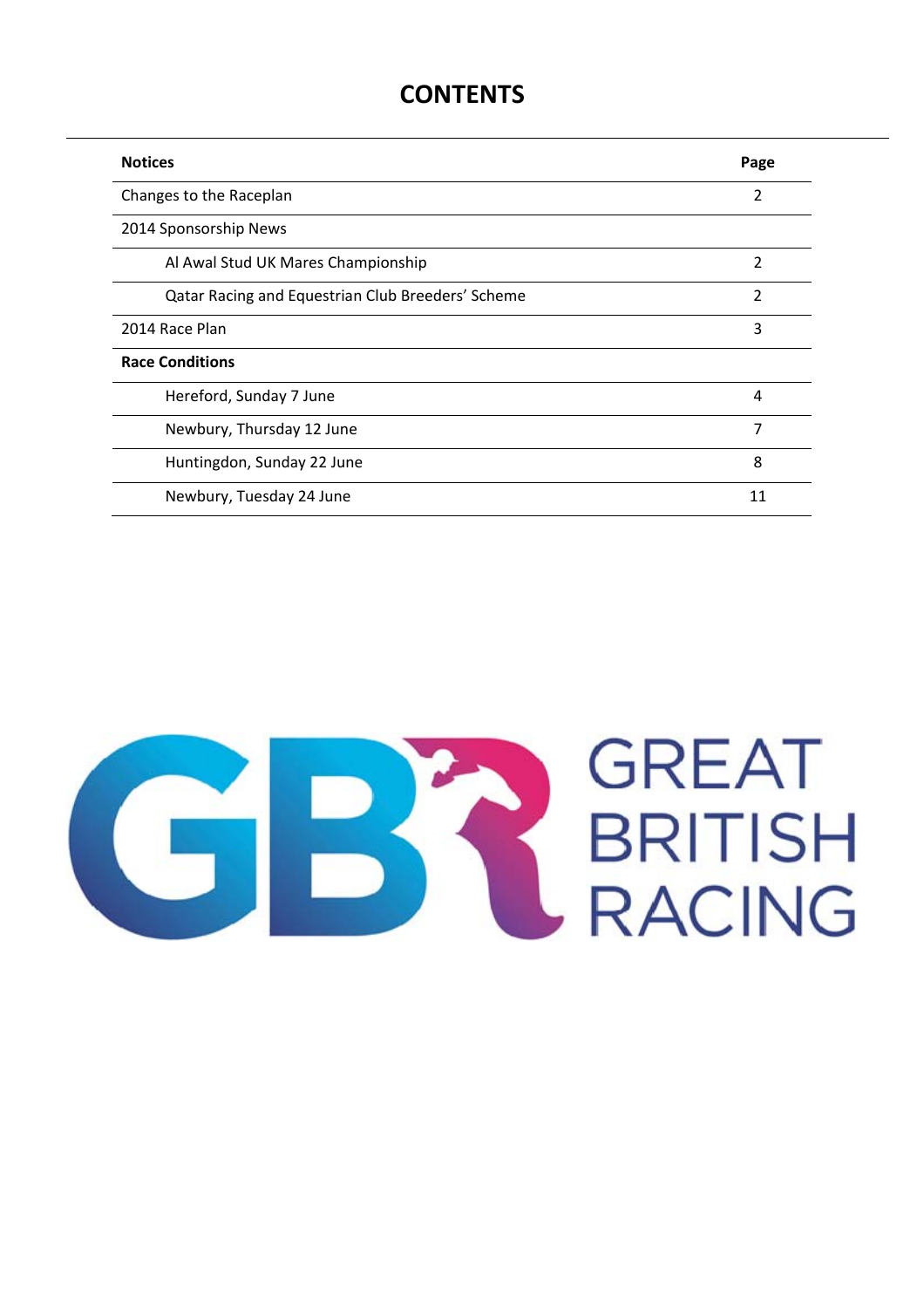#### **CHANGES TO THE RACE PLAN**

A Premier Handicap for horses rated 0-80 over 1 mile and 2 furlongs has been included on  $12^{th}$  June.

#### **AL AWAL STUD UK MARES CHAMPIONSHIP**

The Arabian Racing Organisation is very pleased to announce the generous support of Al Awal Stud and His Highness Sheikh Khalifa bin Zayed Al Nahyan in offering a covering for the leading (UK Owned and Trained\*) Mare of the 2014 Arabian Racing season.

The winning mare, merited on performance of wins and places, will be awarded a nomination to Group 1 Kahayla



Classic and President Cup winning stallion SERAPHIN DU PAON.

SERAPHIN DU PAON, presents the finest French/Tunisian genetics, by AKBAR (FR) out of BINT EL BEDIA (TN) from the stellar Tunisian tail female line of SAMARIA.

The Al Awal Stud also stands: Abu Alemarat, Al Nasr, Calin Du Loup, Darike,

Elios De Carrere, Johnny OnThe Spot, TH Richie and Zefiro De Nulvi.

Visit: www.alawalstud.com Frozen Semen available in France from: www.harasdethouars.com

\* To qualify for this championship, the owner and trainer of the mare must reside in the UK.

#### **QATAR RACING AND EQUESTRIAN CLUB BREEDERS' SCHEME**

Introduced in 2013, the QREC breeders' incentive scheme was extremely popular and ARO is delighted to confirm that the money available to each race in 2014 will increase from £200 to £500 for ARO Purebred Arabian races (excluding single races on TB cards and Dubai Day). To be eligible for the scheme breeders must:



- Have a UK based breeding establishment.
- Have fewer than 5 active broodmares
- Have at least one foal registered in their name with the Arab Horse Society.
- Be listed in the passport as the registered breeder of the runner.

Breeders' annual registration will cost just £15. Horses must finish 1st, 2nd, 3rd or 4th in any eligible Purebred Arabian race. Payments will be made into the ARO Client Account of the registered breeder as follows:  $1^{st}$ : £200,  $2^{nd}$ : £150, 3<sup>rd</sup>: £100, 4<sup>th</sup>: £50.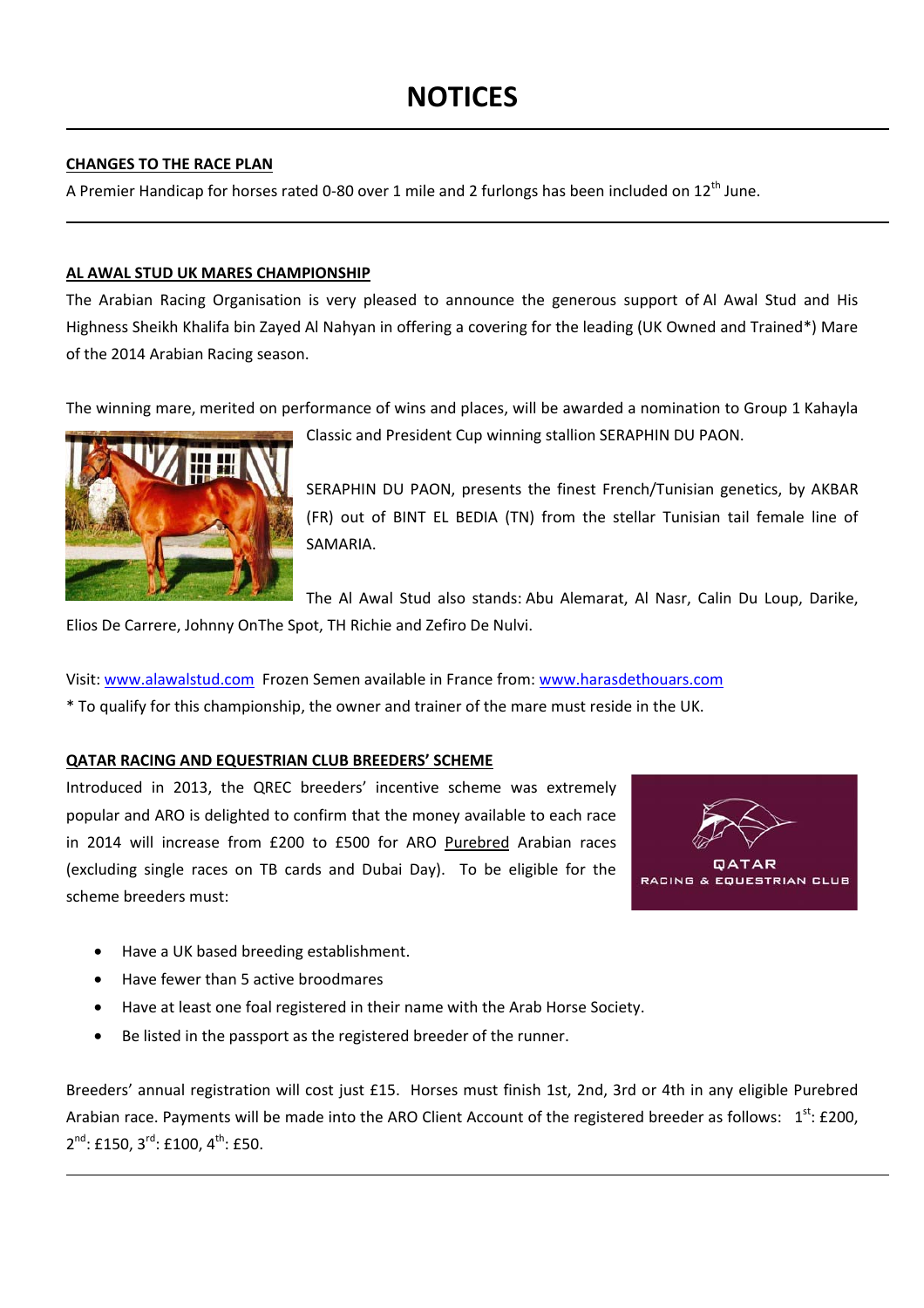| <b>Month</b> | F/S                              | Date/Venue                            | <b>Maiden</b> | <b>Maiden</b>                               | $0 - 40$ | $0 - 50$ | $0 - 60$      | $0 - 70$ | $0 - 80$     | $0 - 90$    | $0 - 100 +$      | <b>Races</b>                              | <b>Pattern Races</b>                        |                | (TB & AA)       | Index    |
|--------------|----------------------------------|---------------------------------------|---------------|---------------------------------------------|----------|----------|---------------|----------|--------------|-------------|------------------|-------------------------------------------|---------------------------------------------|----------------|-----------------|----------|
| <b>May</b>   | F <sub>1</sub>                   | <b>Taunton</b><br>Sunday 11th         | 8f            |                                             | 10f      |          | 7f            | 10f      |              |             | 8f               |                                           |                                             | $1 - 6$<br>8f  | $6 - 10$<br>8f  | $1 - 7$  |
|              | S <sub>1</sub>                   | <b>Curragh</b><br>Sunday 25th         |               |                                             |          |          |               |          |              |             |                  |                                           | <b>Listed 8f</b>                            |                |                 |          |
|              | S <sub>2</sub><br>s <sub>3</sub> | <b>Newbury</b><br>Saturday 31st       |               |                                             |          |          |               |          | 50-80<br>7f  |             |                  |                                           | <b>Listed 10f</b>                           |                |                 | $9 - 10$ |
| June         | F <sub>2</sub>                   | <b>Hereford</b><br><b>Sunday 8th</b>  | 7f            | <b>Restricted</b><br>$8f *$                 |          | 7f       |               | 9f       |              | 14f         |                  | <b>Restricted</b><br><b>Conditions 5f</b> |                                             |                |                 |          |
|              | S <sub>4</sub>                   | <b>Newbury</b><br>Thursday 12th       |               |                                             |          |          |               |          | 10f          |             |                  |                                           |                                             |                |                 |          |
|              | F <sub>3</sub>                   | <b>Huntingdon</b><br>Sunday 22nd      | 10f           | <b>Restricted</b><br>$7f *$                 | 14f      |          | 9f            | 14f      |              | 6f          |                  |                                           |                                             | $1 - 5$<br>10f | $5 - 10$<br>10f |          |
|              | S <sub>5</sub>                   | <b>Newbury</b><br>Tuesday 24th        |               | 3 & 4YO<br>6f                               |          |          |               |          |              |             |                  |                                           |                                             |                |                 |          |
| July         | F4                               | <b>Hereford</b><br>Saturday 5th       | 7f            | <b>Restricted</b><br>$9f *$                 | 7f       |          | 16f           |          | 12f          |             | 9f               |                                           |                                             | $1 - 5$<br>8f  | $6 - 10$<br>8f  |          |
|              | S7                               | <b>Newbury</b><br>Saturday 19th       |               |                                             |          |          |               |          |              |             |                  |                                           | Group 3 5f                                  |                |                 |          |
|              | F <sub>5</sub>                   | <b>Huntingdon</b><br>Sunday 27th      | 9f            | 3 & 4YO<br>6f                               | 10f      | 14f      |               | 6f       |              | 10f         |                  |                                           |                                             | $1 - 5$<br>10f | $6 - 10$<br>10f |          |
| Aug          | S8                               | <b>Newbury</b><br>Sunday 3rd          |               |                                             |          |          | Appr**<br>10f |          |              |             |                  |                                           |                                             |                |                 |          |
| Dubai<br>Day | F <sub>6</sub>                   | <b>Newbury</b><br>Sunday 10th         |               |                                             |          |          |               |          | 35-75<br>7f  | 50-90<br>8f | $0 - 115$<br>13f | <b>Conditions</b><br>10f                  | 3 x Gp 1 (10f, 10f, 6f)<br>1 x Group 2 (7f) |                |                 |          |
| Oman<br>Day  | F7                               | Windsor<br>Sunday 24th                | S             | 3 & 4YO<br>M                                |          | M        |               | L        | M            |             | S                | <b>Restricted</b><br><b>Conditions M</b>  |                                             |                |                 |          |
| <b>Sept</b>  | F8                               | <b>Hereford</b><br>Sunday 7th         | M             | <b>Restricted</b><br>$\mathbf{S}^{\,\star}$ | L        |          | s             | M        |              | S           |                  |                                           |                                             |                |                 |          |
|              |                                  | <b>Doncaster</b><br>S10 Saturday 13th |               |                                             |          |          |               |          |              |             |                  |                                           | Group 1, 4yr+ 8f                            |                |                 |          |
|              | <b>S11</b>                       | <b>Newbury</b><br>Saturday 20th       |               |                                             |          |          |               |          |              | M           |                  |                                           |                                             |                |                 |          |
|              | F9                               | Wolverhampton<br>Sunday 28th          | $7f$          |                                             |          | 6f       |               |          | 3 divs<br>9f |             | 9f               |                                           |                                             | $1-5$<br>9f    | $6 - 10$<br>9f  |          |
|              |                                  | Total no of races                     | 8             | $\overline{7}$                              | 5        | $5***$   | $6*$          | 6        | $6***$       | 6           | 5                | $\overline{4}$                            | 8 Group, 2 Listed                           |                | 10              |          |

**Conditions Races**

**International** 

2014 **PROVISIONAL** RACE PLAN *ALL RACES SUBJECT TO CONFIRMATION AND CHANGE*

**Race** 

**Banded**

**\*\* Apprentice Race**

**Restricted Maiden**

**\*\*\* Race count - the 2nd and 3rd division of the 0-80 Finals at Wolverhampton are counted in the 0-60 and 0-50 column respectively**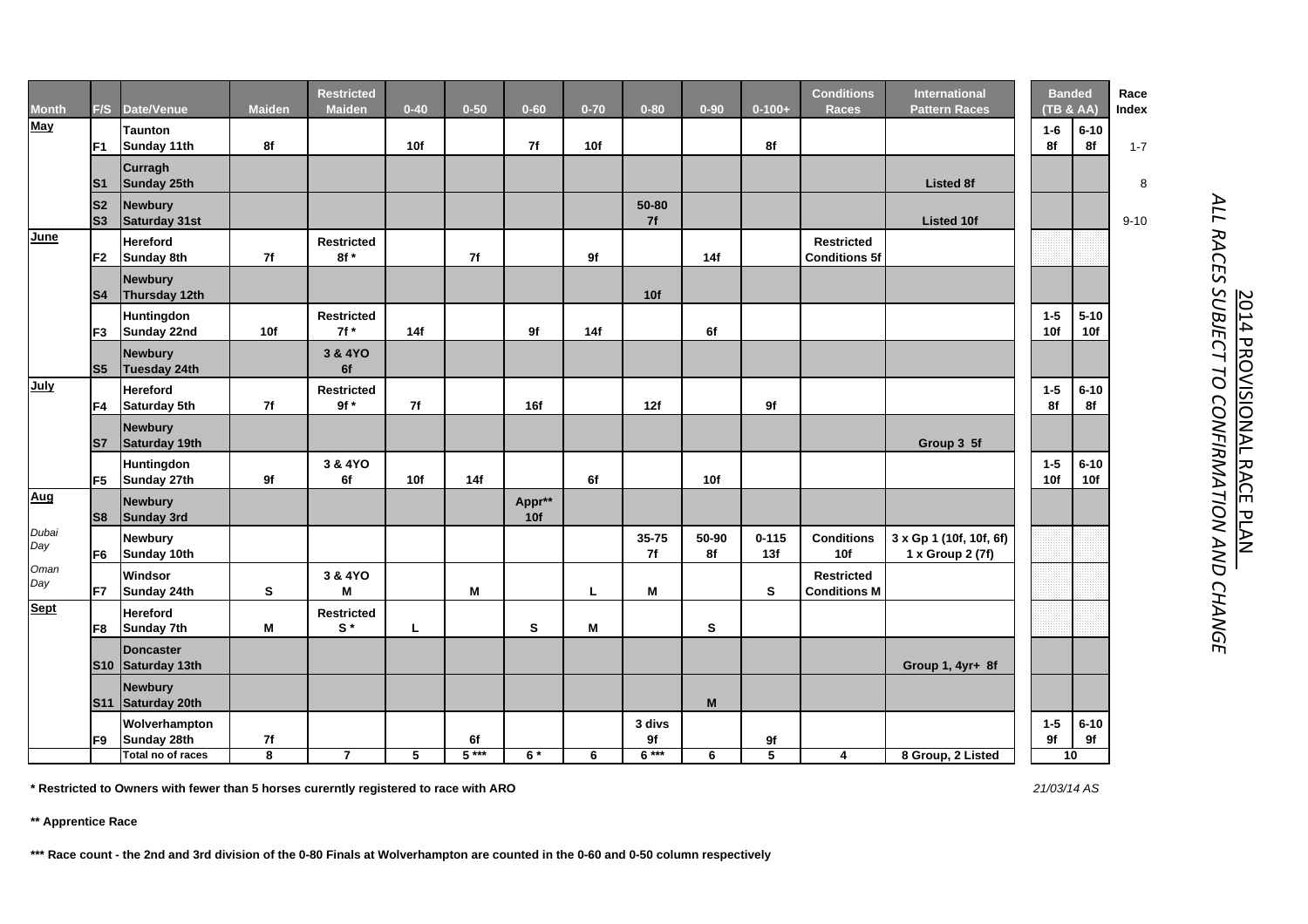# **Hereford**

### **C O N D I T I O N B O O K** FOR THE HH SHEIKH MANSOOR FESTIVAL RACE MEETING To be held under the BHA Regulations for Arabian Horse Racing At HEREFORD RACECOURSE

on Sunday 8 June 2014

|             | <b>ENTRIES close by</b>            |                                                                                                                                                                                                                                                                | 1200 hours Wednesday 28 May 2014 |
|-------------|------------------------------------|----------------------------------------------------------------------------------------------------------------------------------------------------------------------------------------------------------------------------------------------------------------|----------------------------------|
|             | DECLARATIONS to run by             |                                                                                                                                                                                                                                                                | 1100 hours Thursday 5 June 2014  |
|             |                                    | <b>SUBJECT TO APPROVAL</b>                                                                                                                                                                                                                                     |                                  |
|             | First Race - 2:00                  |                                                                                                                                                                                                                                                                |                                  |
|             |                                    | Wathba Stud Farm Cup - Arabtec Maiden Stakes                                                                                                                                                                                                                   |                                  |
|             |                                    | For Maiden Purebred Arabians, 3 yrs old & upwards, SEVEN FURLONGS or thereabouts.<br>HH SHEIKH MANSOOR BIN ZAYED AL NAYHAN GLOBAL ARABIAN HORSE FLAT RACING FESTIVAL has kindly<br>sponsored this race.<br>Prize Fund: £1,000<br>£20 to enter. £40 to declare. |                                  |
| <b>Flip</b> |                                    | £500 to the winner, £200 to the second, £120 to the third, £80 to the fourth, £60 to the fifth, £40 to the sixth.<br>Weights: 5 yrs old & upwards 10st 4lb,<br>4 yrs old 10st,<br>3 yrs old 9st 6lb.                                                           |                                  |
| 16          | ALLOWANCES:<br>Fillies & Mares 5lb |                                                                                                                                                                                                                                                                |                                  |
|             | Second Race - 2:30                 |                                                                                                                                                                                                                                                                |                                  |
|             |                                    | Wathba Stud Farm Cup - Abu Dhabi Tourism and Culture Authority Handicap Stakes (0-50)                                                                                                                                                                          |                                  |
|             |                                    | For Purebred Arabians, 3 yrs old & upwards, rated 0-50, SEVEN FURLONGS or thereabouts<br>HH SHEIKH MANSOOR BIN ZAYED AL NAYHAN GLOBAL ARABIAN HORSE FLAT RACING FESTIVAL has kindly<br>sponsored this race.<br>Prize Fund: £800<br>£25 to enter.               |                                  |
|             |                                    | £400 to the winner, £160 to the second, £96 to the third, £64 to the fourth, £48 to the fifth, £32 to the sixth.                                                                                                                                               |                                  |
| Flip<br>16  |                                    | Weights 10st 7lb - 9st                                                                                                                                                                                                                                         |                                  |
|             | Third Race - 3:00                  |                                                                                                                                                                                                                                                                |                                  |
|             |                                    | Wathba Stud Farm Cup - IFAHR Handicap Stakes                                                                                                                                                                                                                   |                                  |
|             |                                    | For Purebred Arabians, 3 yrs old & upwards, rated 0-90, ONE MILE, SIX FURLONGS or thereabouts.<br>HH SHEIKH MANSOOR BIN ZAYED AL NAYHAN GLOBAL ARABIAN HORSE FLAT RACING FESTIVAL has kindly<br>sponsored this race.<br>Prize Fund: £1,200                     |                                  |
| Flip        |                                    | £25 to enter. £50 to declare.<br>£600 to the winner, £240 to the second, £144 to the third, £96 to the fourth, £72 to the fifth, £48 to the sixth.<br>Weights: 10st 7lb - 9st                                                                                  |                                  |
| 16          |                                    |                                                                                                                                                                                                                                                                |                                  |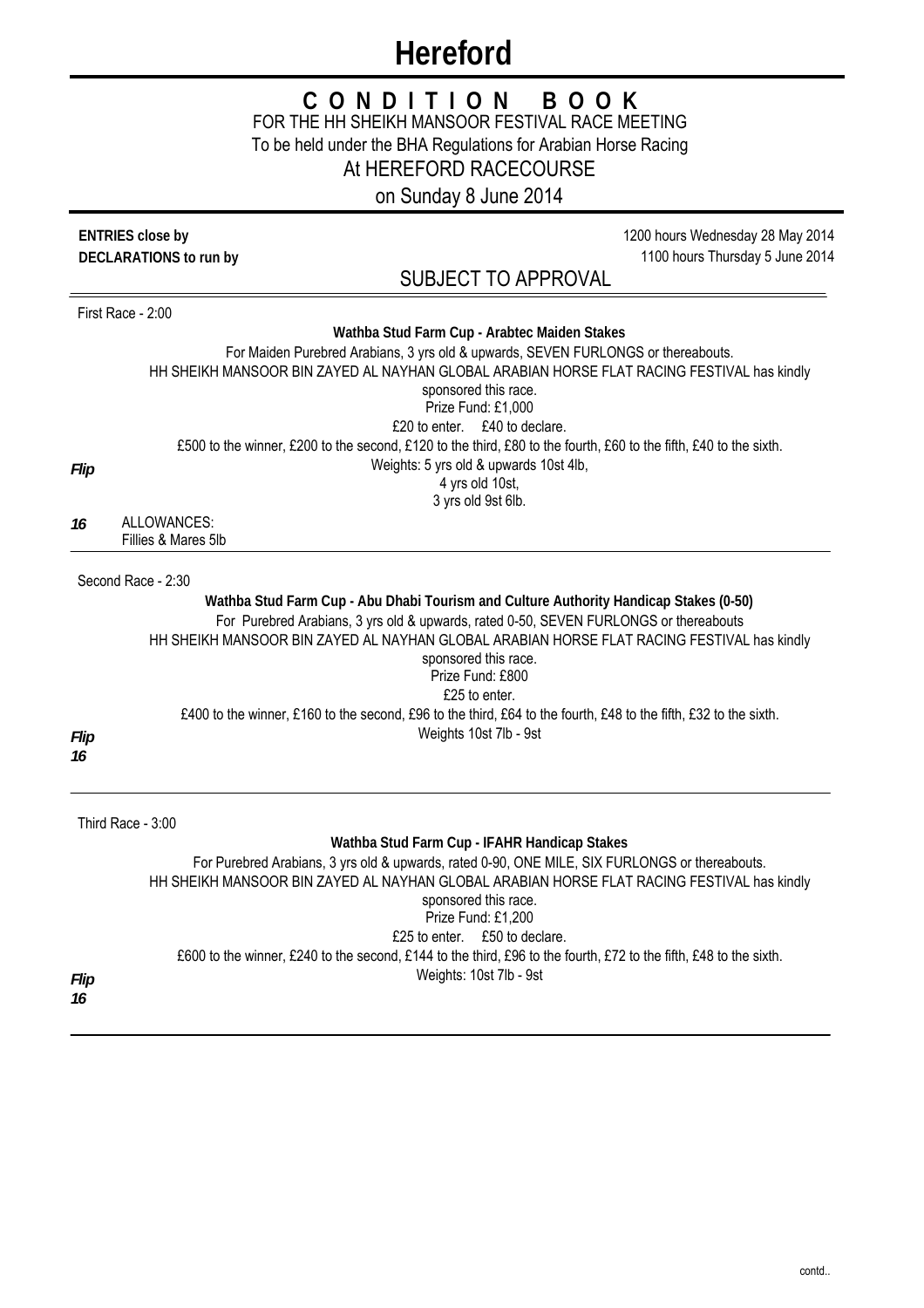|      | Fourth Race - 3:30                                                                                                                                                                                 |
|------|----------------------------------------------------------------------------------------------------------------------------------------------------------------------------------------------------|
|      | Wathba Stud Farm Cup - General Youth and Sports Authority Restricted Maiden Stakes<br>For Maiden Purebred Arabians, 3 yrs old & upwards, ONE MILE or thereabouts. Open to Owners with fewer than 5 |
|      | horses registered to race with ARO in 2014.                                                                                                                                                        |
|      | HH SHEIKH MANSOOR BIN ZAYED AL NAYHAN GLOBAL ARABIAN HORSE FLAT RACING FESTIVAL has kindly                                                                                                         |
|      | sponsored this race.<br>Prize Fund: £1,000                                                                                                                                                         |
|      | £20 to enter. £40 to declare.                                                                                                                                                                      |
|      | £500 to the winner, £200 to the second, £120 to the third, £80 to the fourth, £60 to the fifth, £40 to the sixth.                                                                                  |
| Flip | Weights: 5 yrs old & upwards 10st 4lb,                                                                                                                                                             |
|      | 4 yrs old 10st,<br>3 yrs old 9st 6lb.                                                                                                                                                              |
| 16   | ALLOWANCES:                                                                                                                                                                                        |
|      | Fillies & Mares, 5lb.                                                                                                                                                                              |
|      |                                                                                                                                                                                                    |
|      | Fifth Race - 4:00                                                                                                                                                                                  |
|      | Wathba Stud Farm Cup - AD Sports Council Handicap Stakes<br>For Purebred Arabians, 3 yrs old & upwards, rated 0-70, ONE MILE, ONE FURLONG or thereabouts.                                          |
|      | HH SHEIKH MANSOOR BIN ZAYED AL NAYHAN GLOBAL ARABIAN HORSE FLAT RACING FESTIVAL has kindly                                                                                                         |
|      | sponsored this race.                                                                                                                                                                               |
|      | Prize Fund: £1,200                                                                                                                                                                                 |
|      | £25 to enter. £50 to declare.                                                                                                                                                                      |
|      | £600 to the winner, £240 to the second, £144 to the third, £96 to the fourth, £72 to the fifth, £48 to the sixth.                                                                                  |
| Flip | Weights 10st 7lb - 9st                                                                                                                                                                             |
| 16   |                                                                                                                                                                                                    |
|      |                                                                                                                                                                                                    |
|      | Sixth Race - 4:30                                                                                                                                                                                  |
|      | Wathba Stud Farm Cup - TDIC Restricted Conditions Stakes                                                                                                                                           |
|      | For Purebred Arabians who have not won a Group PA race (or equivalent), 3 yrs old & upwards. FIVE FURLONG or<br>thereabouts.                                                                       |
|      | HH SHEIKH MANSOOR BIN ZAYED AL NAYHAN GLOBAL ARABIAN HORSE FLAT RACING FESTIVAL has kindly                                                                                                         |
|      | sponsored this race.                                                                                                                                                                               |
|      | Prize Fund: £1,200<br>£25 to enter. £50 to declare.                                                                                                                                                |
|      | £600 to the winner, £240 to the second, £144 to the third, £96 to the fourth, £72 to the fifth, £48 to the sixth.                                                                                  |
| Flip | Weights:                                                                                                                                                                                           |
|      | 5 yrs old & upwards 10st                                                                                                                                                                           |
|      | 4 yrs old 9st 10lb                                                                                                                                                                                 |
|      | 3 yrs old 9st 2lb                                                                                                                                                                                  |
| 16   | PENALTIES:<br>Winner of a Conditions Race (or equivalent) since January 1st 2012, 7lb.                                                                                                             |
|      | ALLOWANCES:                                                                                                                                                                                        |
|      | Maidens, 5lb.                                                                                                                                                                                      |
|      | Fillies & Mares, 5lb.                                                                                                                                                                              |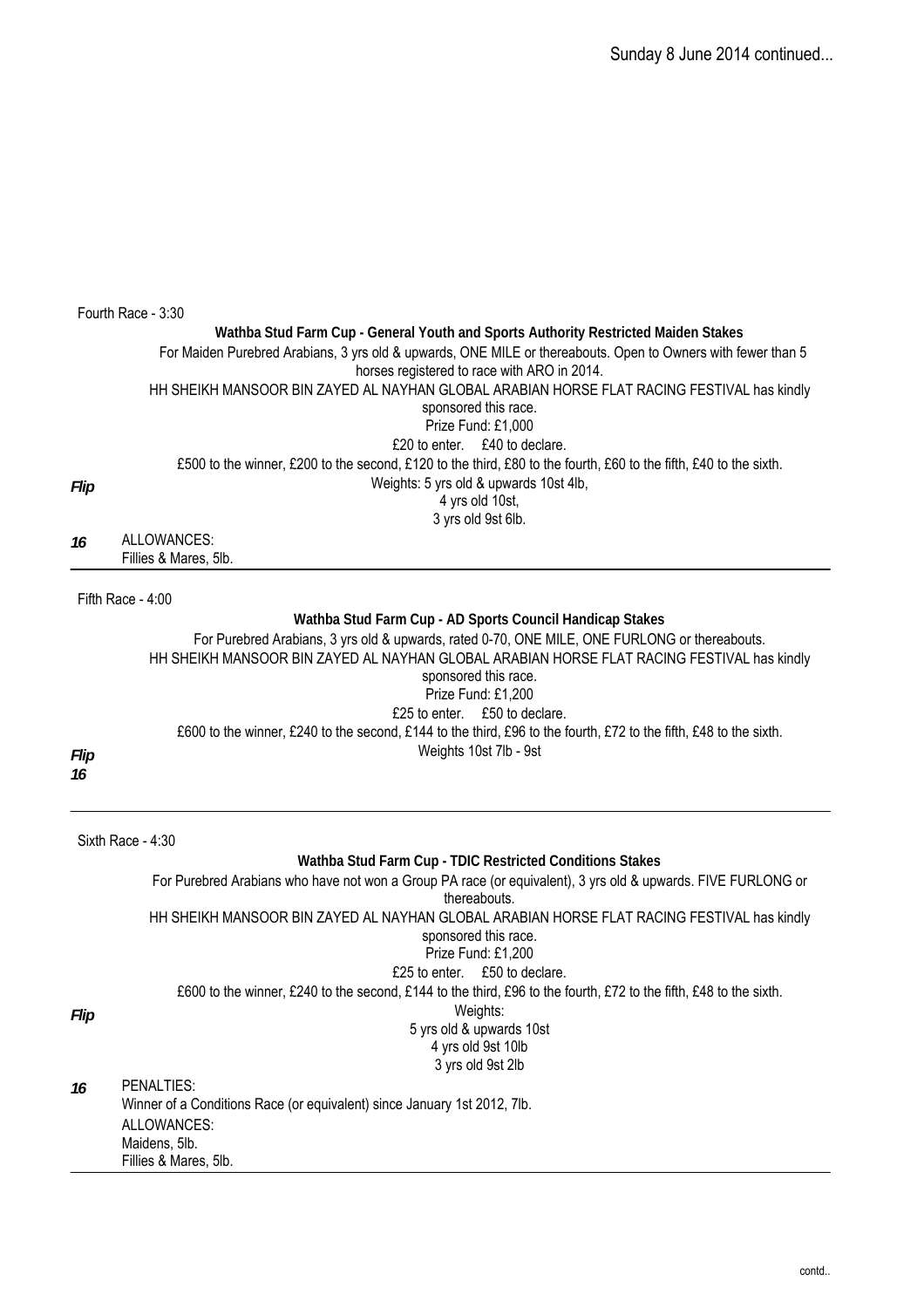Sunday 8 June 2014 continued...

Sub. Race 1 (to be used if needed)

**Wathba Stud Farm Cup - Substitute Race** For Purebred Arabians, 3 yrs old & upwards. ONE MILE or thereabouts. Prize Fund will transfer from voided race. £25 to enter. £50 to declare.

*Flip*

Weights: 5 yrs old & upwards 9st 7lb 4 yrs old 9st 3lb 3 yrs old 8st 9lb

.

| 16 | PENALTIES:                                                               |
|----|--------------------------------------------------------------------------|
|    | Winner of a Group 1 (or equivalent) since January 1st 2012, 14lb.        |
|    | Winner of a Group 2 (or equivalent) since January 1st 2012, 11lb.        |
|    | Winner of a Group 3 (or equivalent) since January 1st 2012, 8lb.         |
|    | Winner of a Conditions Race (or equivalent) since January 1st 2012, 4lb. |
|    | ALLOWANCES:                                                              |
|    | Maidens, 5lb.                                                            |
|    | Fillies & Mares, 5lb                                                     |
|    |                                                                          |

BREEDERS: All Purebred Arabian races at this meeting qualify for the QREC Breeders Incentive Scheme.

STABLING: Overnight and day stabling available (£15 +VAT per box). Please book through the ARO Office by close of declarations.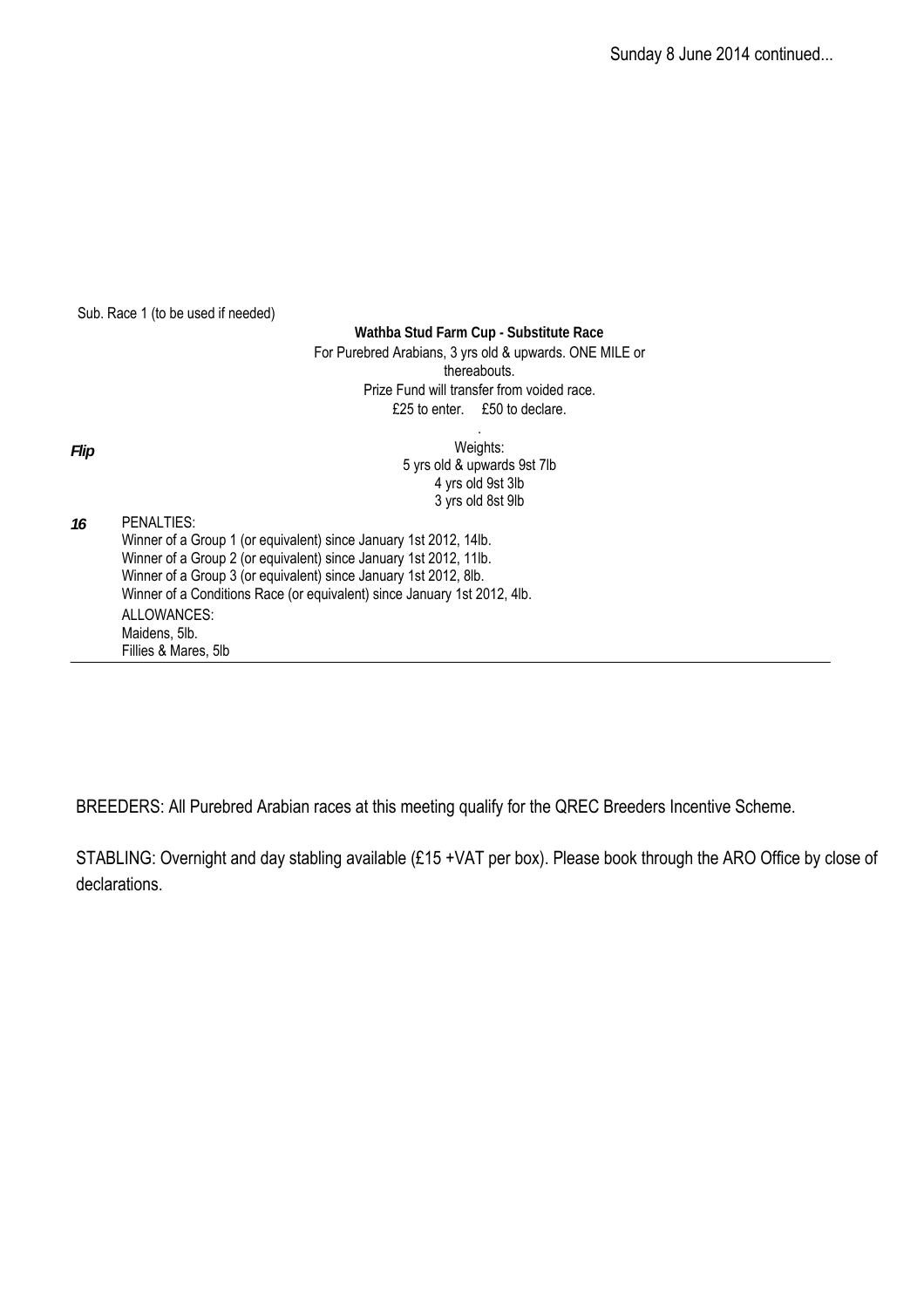# **Newbury**

## **C O N D I T I O N B O O K**

FOR THE SUMMER RACING AFTERNOON RACE MEETING

To be held under the BHA Regulations for Arabian Horse Racing

At NEWBURY RACECOURSE

on Thursday 12 June 2014

**ENTRIES close by DECLARATIONS to run by** 1200 hours Wednesday 4 June 2014 1100 hours Tuesday 10 June 2014

SUBJECT TO APPROVAL

|                     | <b>Qatar Racing and Equestrian Club Premier Handicap Stakes</b><br>For Purebred Arabians, 3 yrs old & upwards, rated 0-80, ONE MILE, TWO FURLONGS or thereabouts. |
|---------------------|-------------------------------------------------------------------------------------------------------------------------------------------------------------------|
|                     | QATAR RACING AND EQUESTRIAN CLUB has kindly sponsored this race and will present a memento to the winning Owner,                                                  |
|                     | Trainer and Jockey.                                                                                                                                               |
|                     | Prize Fund: £4,000                                                                                                                                                |
|                     | £25 to enter. £50 to declare.                                                                                                                                     |
|                     | £2,000 to the winner, £800 to the second, £480 to the third, £320 to the fourth, £240 to the fifth, £160 to the sixth.                                            |
| <b>Stalls</b><br>12 | Weights: 10st - 8st                                                                                                                                               |

This is a "designated race" under the provisions of Appendix 34 of the BHA Regulations for Arabian Horse Racing.

RIDER ELIGIBILITY: See Regulation 32(ii) of the BHA Regulations for Arabian Horse Racing 2014. Riders should note the BHA whip regulations currently in force.

STABLING: Day and overnight stabling is available (£15+ VAT per box).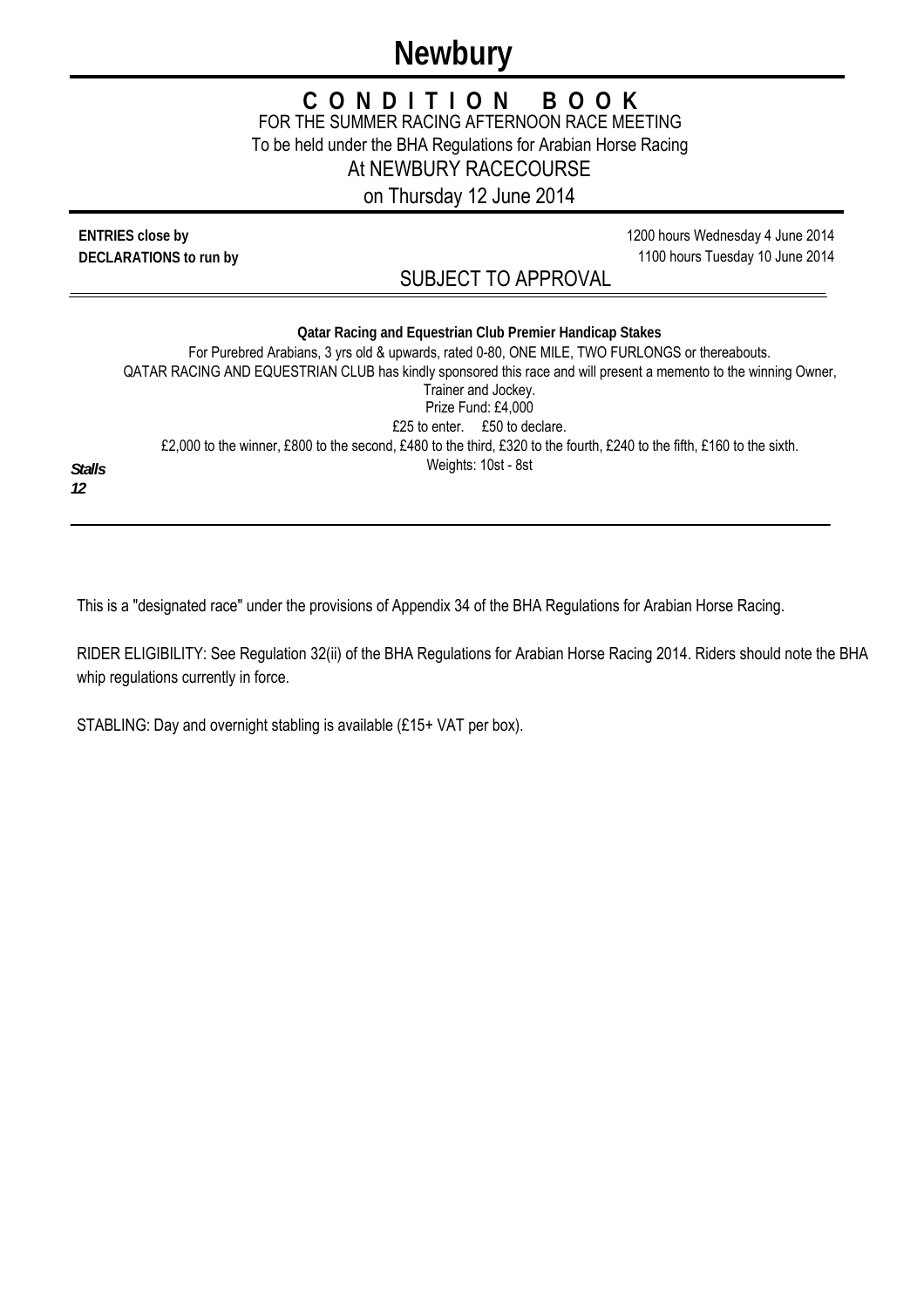# **Huntingdon**

## **C O N D I T I O N B O O K**

FOR THE SECOND JUNE RACE MEETING

To be held under the BHA Regulations for Arabian Horse Racing

At HUNTINGDON RACECOURSE

on Sunday 22 June 2014

|            | <b>ENTRIES close by</b>             |                                                                                                                                                                                                                                                                                                                                                                                                                                                            | 1200 hours Wednesday 11 June 2014 |
|------------|-------------------------------------|------------------------------------------------------------------------------------------------------------------------------------------------------------------------------------------------------------------------------------------------------------------------------------------------------------------------------------------------------------------------------------------------------------------------------------------------------------|-----------------------------------|
|            | DECLARATIONS to run by              | <b>SUBJECT TO APPROVAL</b>                                                                                                                                                                                                                                                                                                                                                                                                                                 | 1100 hours Thursday 19 June 2014  |
|            | First Race - 2:00                   |                                                                                                                                                                                                                                                                                                                                                                                                                                                            |                                   |
|            |                                     | Royal Cavalry of Oman Maiden Stakes<br>For Maiden Purebred Arabians, 3 yrs old & upwards, TEN FURLONGS or thereabouts.<br>THE ROYAL CAVALRY OF OMAN has kindly sponsored this race and will present a memento to the winning Owner, Trainer<br>and Jockey.<br>Prize Fund: £1,000                                                                                                                                                                           |                                   |
| Flip       |                                     | £20 to enter. £40 to declare.<br>£500 to the winner, £200 to the second, £120 to the third, £80 to the fourth, £60 to the fifth, £40 to the sixth.<br>Weights: 5yrs old & upwards 10st 4lb<br>4 yrs old 10st<br>3 yrs old 9st 6lb                                                                                                                                                                                                                          |                                   |
| 14         | ALLOWANCES:<br>Fillies & Mares, 5lb |                                                                                                                                                                                                                                                                                                                                                                                                                                                            |                                   |
|            | Second Race - 2:30                  |                                                                                                                                                                                                                                                                                                                                                                                                                                                            |                                   |
| Flip<br>14 |                                     | Friends of Arabian Racing Remembrance Handicap Stakes<br>For Purebred Arabians, 3 yrs old & upwards, rated 0-40, ONE MILE SIX FURLONGS or thereabouts.<br>ARO is very grateful to the sponsors of this race. A memento will be presented to the winning Owner.<br>Prize Fund: £800<br>£25 to enter.<br>£400 to the winner, £160 to the second, £96 to the third, £64 to the fourth, £48 to the fifth, £32 to the sixth.<br>Weights: 10st 7lb - 9st         |                                   |
|            | Third Race - 3:00                   |                                                                                                                                                                                                                                                                                                                                                                                                                                                            |                                   |
|            |                                     | ARO Open Race<br>For Part Bred Arabs, Anglo Arabs and Thoroughbreds, 3 yrs old & upwards, in Bands 1-5. ONE MILE TWO FURLONGS or<br>thereabouts.<br>Prize Fund: £600<br>£25 to enter. £48 to declare.<br>£306 to the winner, £156 to the second, £84 to the third, £54 to the fourth.                                                                                                                                                                      |                                   |
| Flip<br>14 |                                     | Weights: 11st - 9st. Horses in the highest band will carry 11st. Horses will receive a 5lb allowance for every band thereafter.                                                                                                                                                                                                                                                                                                                            |                                   |
|            | Fourth Race - 3:30                  |                                                                                                                                                                                                                                                                                                                                                                                                                                                            |                                   |
|            |                                     | Katara Beach Handicap Stakes<br>For Purebred Arabians, 3+ yrs old & upwards, rated 0-60, ONE MILE ONE FURLONG or thereabouts.<br>QATAR RACING AND EQUESTRIAN CLUB has kindly sponsored this race and will present a memento to the winning Owner.<br>Prize Fund £1,200<br>£25 to enter.<br>£50 to declare.<br>£600 to the winner, £240 to the second, £144 to the third, £96 to the fourth, £72 to the fifth, £48 to the sixth.<br>Weights: 10st 7lb - 9st |                                   |
| Flip<br>14 |                                     |                                                                                                                                                                                                                                                                                                                                                                                                                                                            |                                   |

8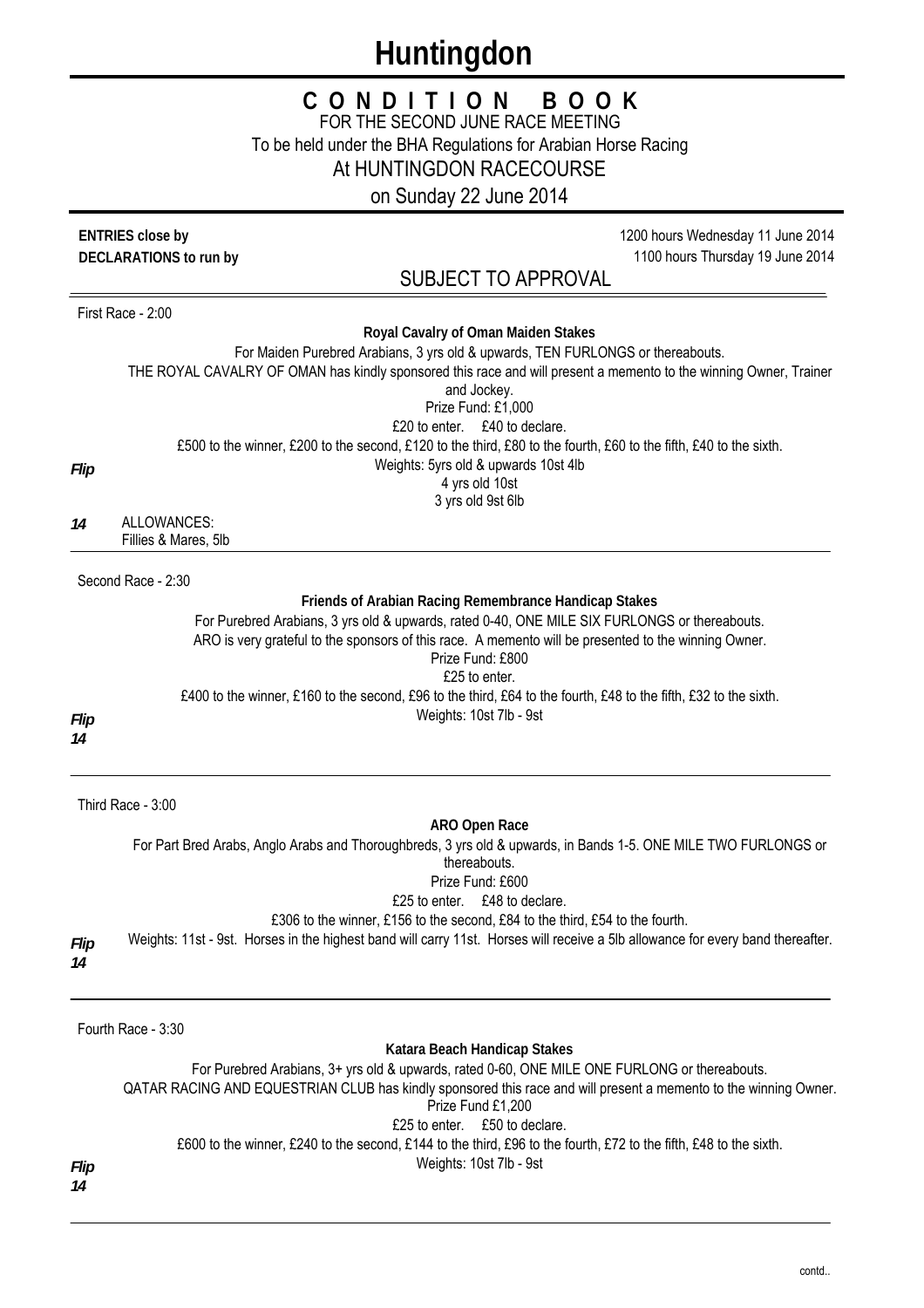|            | Fifth Race - 4:00                                                                                                                                                                                                                                                                                                                                                                                                                                  |
|------------|----------------------------------------------------------------------------------------------------------------------------------------------------------------------------------------------------------------------------------------------------------------------------------------------------------------------------------------------------------------------------------------------------------------------------------------------------|
|            | <b>Sultanate of Oman Handicap Stakes</b><br>For Purebred Arabians, 3+ yrs old & upwards, rated 0-90 SIX FURLONGS or thereabouts.<br>THE ROYAL CAVALRY OF OMAN has kindly sponsored this race and will present a memento to the winning Owner, Trainer<br>and Jockey.<br>Prize Fund: £1,800<br>£25 to enter. £50 to declare.<br>£900 to the winner, £360 to the second, £216 to the third, £144 to the fourth, £108 to the fifth, £72 to the sixth. |
| Flip<br>14 | Weights: 10st 7lb - 9st                                                                                                                                                                                                                                                                                                                                                                                                                            |
|            | Sixth Race - 4:30                                                                                                                                                                                                                                                                                                                                                                                                                                  |
|            | <b>Qatar Supporting British Breeders Maiden Stakes</b>                                                                                                                                                                                                                                                                                                                                                                                             |
|            | For Maiden Purebred Arabians, 3 yrs old & upwards, SEVEN FURLONGS. Open to Owners with fewer than 5 horses in<br>training.                                                                                                                                                                                                                                                                                                                         |
|            | QATAR RACING AND EQUESTRIAN CLUB has kindly sponsored this race and will present a memento to the winning Owner.<br>Prize Fund: £1,000<br>£20 to enter. £40 to declare.                                                                                                                                                                                                                                                                            |
|            | £500 to the winner, £200 to the second, £120 to the third, £80 to the fourth, £60 to the fifth, £40 to the sixth.                                                                                                                                                                                                                                                                                                                                  |
| Flip       | Weights: 5 yrs old & upwards 10st 4lb                                                                                                                                                                                                                                                                                                                                                                                                              |
|            | 4 yrs old 10st                                                                                                                                                                                                                                                                                                                                                                                                                                     |
|            | 3 yrs old 9st 6lb                                                                                                                                                                                                                                                                                                                                                                                                                                  |
| 14         | ALLOWANCES:<br>Fillies & Mares, 5lb                                                                                                                                                                                                                                                                                                                                                                                                                |
|            | Seventh Race - 5:00                                                                                                                                                                                                                                                                                                                                                                                                                                |
|            | Royal Cavalry of Oman Handicap Stakes                                                                                                                                                                                                                                                                                                                                                                                                              |
|            | For Purebred Arabians, 3+ yrs old & upwards, rated 0-70, ONE MILE AND SIX FURLONGS or thereabouts.<br>THE ROYAL CAVALRY OF OMAN has kindly sponsored this race and will present a memento to the winning Owner, Trainer<br>and Jockey.<br>Prize Fund: £1,800<br>£25 to enter. £50 to declare.                                                                                                                                                      |
|            | £900 to the winner, £360 to the second, £216 to the third, £144 to the fourth, £108 to the fifth, £72 to the sixth.                                                                                                                                                                                                                                                                                                                                |
| Flip<br>14 | Weights: 10st 7lb - 9st.                                                                                                                                                                                                                                                                                                                                                                                                                           |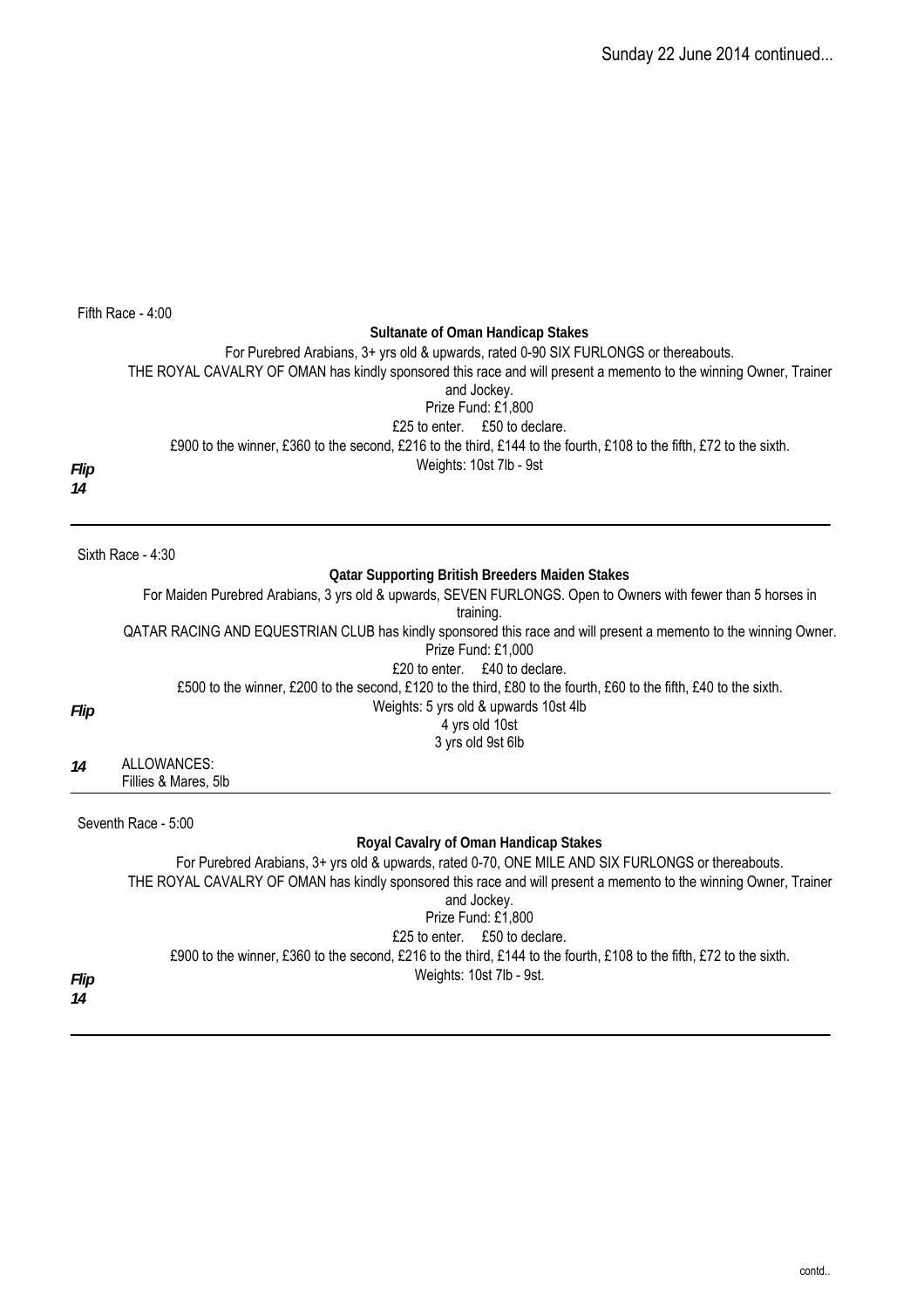Sunday 22 June 2014 continued...

Eighth Race - 5:30 **ARO Open Race** For Part Bred Arabs, Anglo Arabs and Thoroughbreds, 3 yrs old & upwards, in Bands 5-10. ONE MILE TWO FURLONGS or thereabouts. Prize Fund: £600 £25 to enter. £48 to declare. £323 to the winner, £165 to the second, £113 to the third. Weights: 11st - 9st. Horses in the highest band will carry 11st. Horses will receive a 5lb allowance for every band thereafter. *14 Flip*

BREEDERS: All Purebred Arabian races at this meeting qualify for the QREC Breeders Incentive Scheme.

STABLING: Overnight and day stabling available (£15 +VAT per box). Please book through the ARO Office by close of declarations.